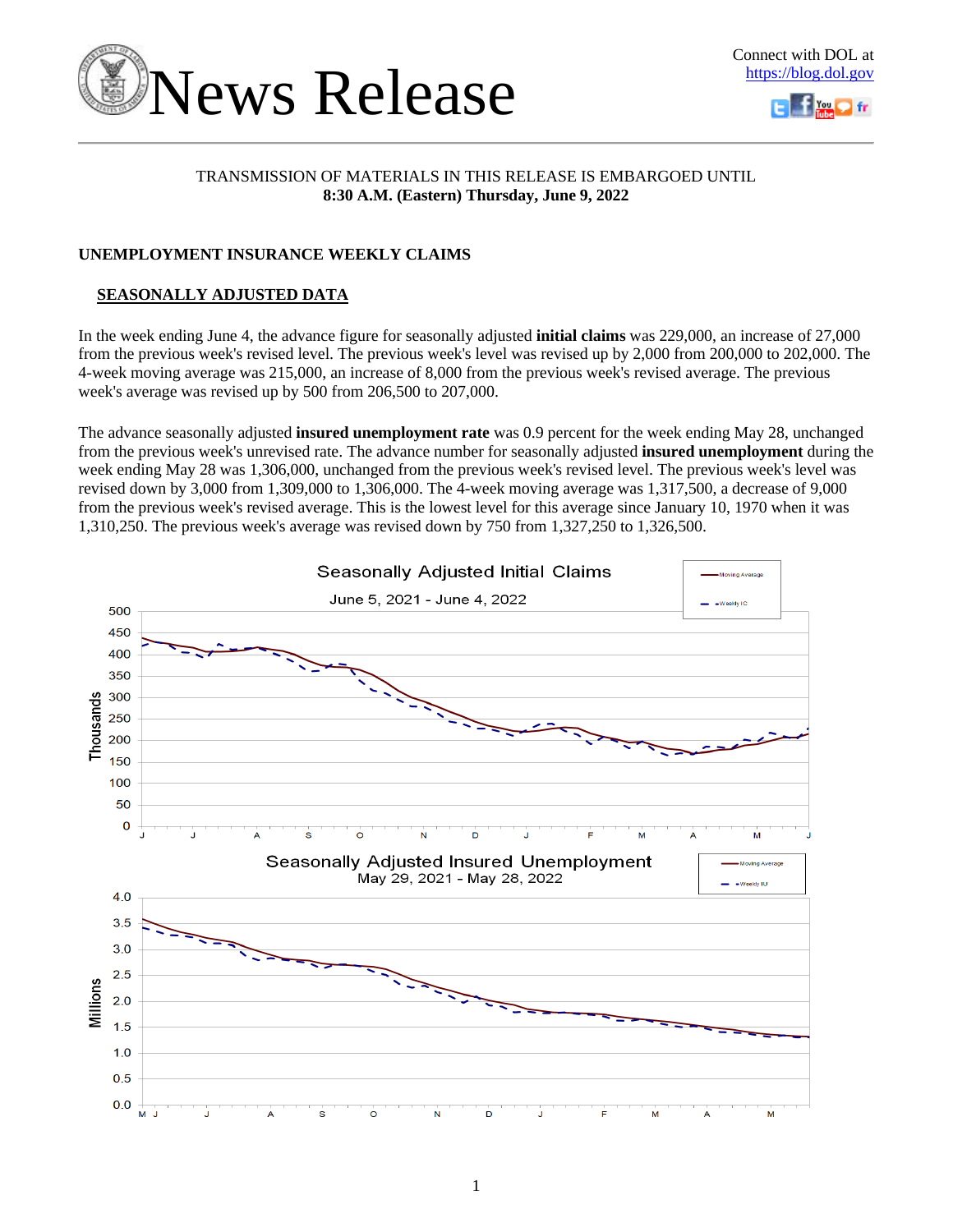## **UNADJUSTED DATA**

The advance number of actual initial claims under state programs, unadjusted, totaled 184,604 in the week ending June 4, an increase of 1,008 (or 0.5 percent) from the previous week. The seasonal factors had expected a decrease of 21,362 (or -11.6 percent) from the previous week. There were 364,577 initial claims in the comparable week in 2021.

The advance unadjusted insured unemployment rate was 0.9 percent during the week ending May 28, unchanged from the prior week. The advance unadjusted level of insured unemployment in state programs totaled 1,255,052, a decrease of 1,631 (or -0.1 percent) from the preceding week. The seasonal factors had expected a decrease of 1,306 (or -0.1 percent) from the previous week. A year earlier the rate was 2.4 percent and the volume was 3,333,477.



The total number of continued weeks claimed for benefits in all programs for the week ending May 21 was 1,283,684, a decrease of 35,619 from the previous week. There were 15,385,233 weekly claims filed for benefits in all programs in the comparable week in 2021.

No state was triggered "on" the Extended Benefits program during the week ending May 21.

Initial claims for UI benefits filed by former Federal civilian employees totaled 465 in the week ending May 28, an increase of 41 from the prior week. There were 310 initial claims filed by newly discharged veterans, a decrease of 26 from the preceding week.

There were 6,114 continued weeks claimed filed by former Federal civilian employees the week ending May 21, an increase of 111 from the previous week. Newly discharged veterans claiming benefits totaled 4,333, a decrease of 44 from the prior week.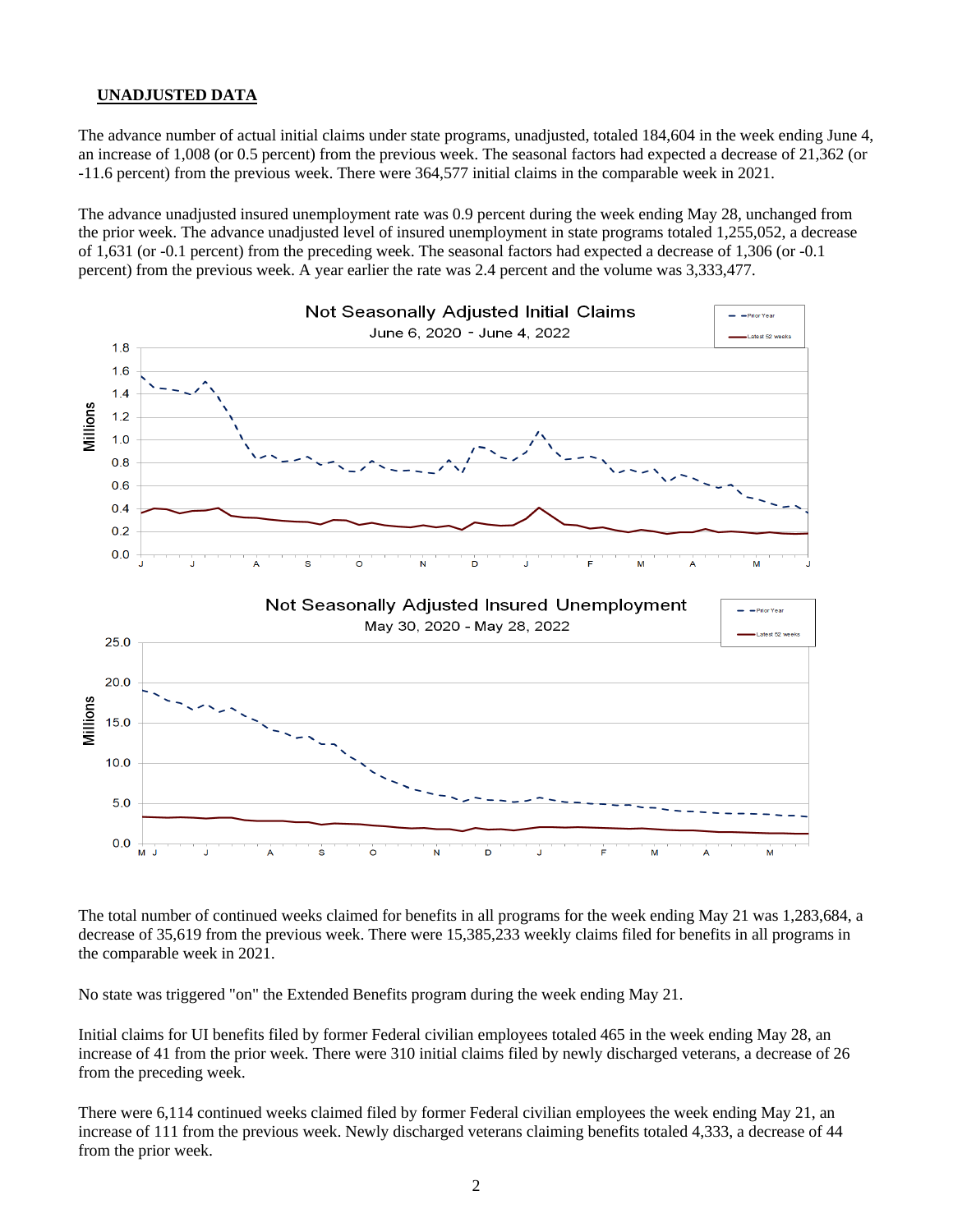The highest insured unemployment rates in the week ending May 21 were in California (1.9), New Jersey (1.8), Alaska (1.5), New York (1.4), Puerto Rico (1.4), Pennsylvania (1.3), Illinois (1.2), Massachusetts (1.2), Rhode Island (1.2), and the Virgin Islands (1.2).

The largest increases in initial claims for the week ending May 28 were in Mississippi (+1,935), California (+1,911), New York (+1,054), Oklahoma (+753), and Michigan (+582), while the largest decreases were in Kentucky (-3,523), Pennsylvania (-2,127), Georgia (-1,762), Florida (-1,520), and Indiana (-426).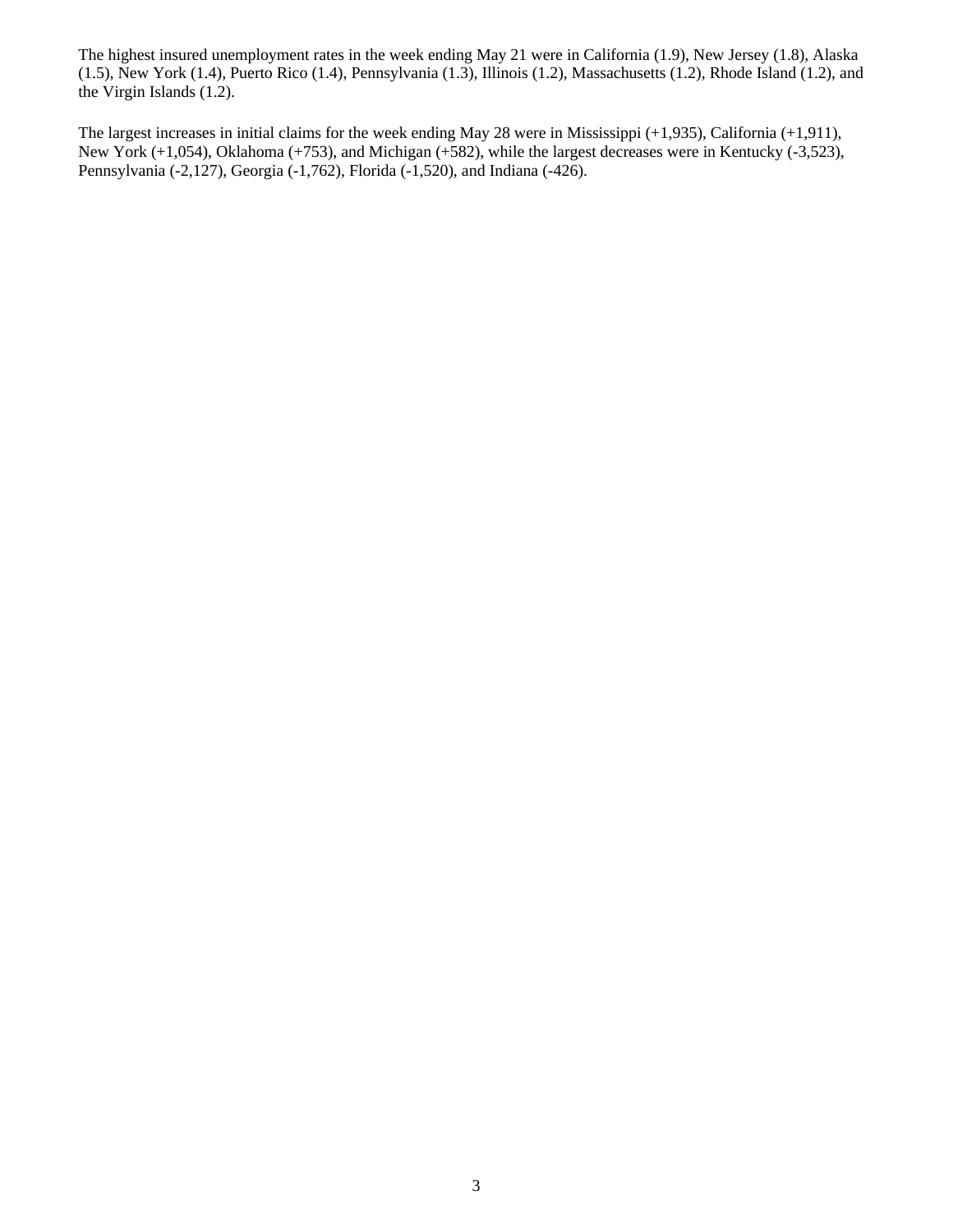### <hr size=2 width="100%" align=center> UNEMPLOYMENT INSURANCE DATA FOR REGULAR STATE PROGRAMS

| <b>WEEK ENDING</b>                           | June 4    |           |               |           | Prior Year <sup>1</sup> |
|----------------------------------------------|-----------|-----------|---------------|-----------|-------------------------|
|                                              |           | May 28    | <b>Change</b> | May 21    |                         |
| Initial Claims (SA)                          | 229,000   | 202,000   | $+27,000$     | 211,000   | 420,000                 |
| Initial Claims (NSA)                         | 184,604   | 183,596   | $+1,008$      | 185,248   | 364,577                 |
| 4-Wk Moving Average (SA)                     | 215,000   | 207,000   | $+8,000$      | 207,000   | 438,750                 |
| <b>WEEK ENDING</b>                           | May 28    | May 21    | <b>Change</b> | May 14    | Prior Year <sup>1</sup> |
| Insured Unemployment (SA)                    | 1,306,000 | 1,306,000 | $\theta$      | 1,343,000 | 3,422,000               |
| Insured Unemployment (NSA)                   | 1,255,052 | 1,256,683 | $-1,631$      | 1,290,390 | 3,333,477               |
| 4-Wk Moving Average (SA)                     | 1,317,500 | 1,326,500 | $-9,000$      | 1,346,750 | 3,588,000               |
| Insured Unemployment Rate $(SA)^2$           | $0.9\%$   | 0.9%      | 0.0           | 1.0%      | 2.5%                    |
| Insured Unemployment Rate (NSA) <sup>2</sup> | 0.9%      | $0.9\%$   | 0.0           | $0.9\%$   | 2.4%                    |

# INITIAL CLAIMS FILED IN FEDERAL PROGRAMS (UNADJUSTED)<sup>3</sup>

| <b>WEEK ENDING</b>              | <b>May 28</b> | $M$ av 21 | <b>Change</b> | Prior Year <sup>1</sup> |  |
|---------------------------------|---------------|-----------|---------------|-------------------------|--|
| Federal Employees (UCFE)        | 465           | 424       | $+41$         | 810                     |  |
| Newly Discharged Veterans (UCX) | 310           | 336       | $-26$         | 458                     |  |

CONTINUED WEEKS CLAIMED FILED FOR UI BENEFITS IN ALL PROGRAMS (UNADJUSTED)<sup>3</sup>

| <b>WEEK ENDING</b>                     | May 21    | May 14    | <b>Change</b> | Prior Year <sup>1</sup> |
|----------------------------------------|-----------|-----------|---------------|-------------------------|
| <b>Regular State</b>                   | 1,253,975 | 1,287,455 | $-33,480$     | 3,472,887               |
| <b>Federal Employees</b>               | 6,114     | 6,003     | $+111$        | 11,749                  |
| <b>Newly Discharged Veterans</b>       | 4,333     | 4,377     | -44           | 7.327                   |
| Extended Benefits <sup>4</sup>         | 7.644     | 9,410     | $-1.766$      | 196,261                 |
| State Additional Benefits <sup>5</sup> | 1,884     | 1,985     | $-101$        | 1,580                   |
| STC / Workshare <sup>6</sup>           | 9,734     | 10,073    | $-339$        | 88,963                  |
| TOTAL <sup>7</sup>                     | 1,283,684 | 1,319,303 | $-35,619$     | 15,385,233              |
|                                        |           |           |               |                         |

## FOOTNOTES

SA - Seasonally Adjusted Data, NSA - Not Seasonally Adjusted Data Continued weeks claimed represent all weeks of benefits claimed during the week being reported, and do not represent weeks claimed by unique individuals.

- 1. Prior year is comparable to most recent data.
- 2. Most recent week used covered employment of 140,025,048 as denominator.
- 3. NOTICE: Ongoing claims for PUA and PEUC are no longer included in this news release. Any ongoing claims for these programs represent activity for periods prior to the programs' expiration on September 6, 2021. Claims activity for these programs will continue to be posted online at: [Weekly Pandemic Program Claims](https://oui.doleta.gov/unemploy/docs/weekly_pandemic_claims.xlsx)
- 4. Information on the EB program can be found here: [EB Program information](https://oui.doleta.gov/unemploy/extenben.asp)
- 5. Some states maintain additional benefit programs for those claimants who exhaust regular benefits, and when applicable, extended benefits. Information on states that participate, and the extent of benefits paid, can be found starting on page 4-5 of this link: [Extensions and Special Programs PDF](https://oui.doleta.gov/unemploy/pdf/uilawcompar/2021/special.pdf#page=5)
- 6. Information on STC/Worksharing can be found starting on page 4-11 of the following link: [Extensions and Special](https://oui.doleta.gov/unemploy/pdf/uilawcompar/2021/special.pdf#page=11)  [Programs PDF](https://oui.doleta.gov/unemploy/pdf/uilawcompar/2021/special.pdf#page=11)
- 7. Prior year total includes PUA and PEUC claims.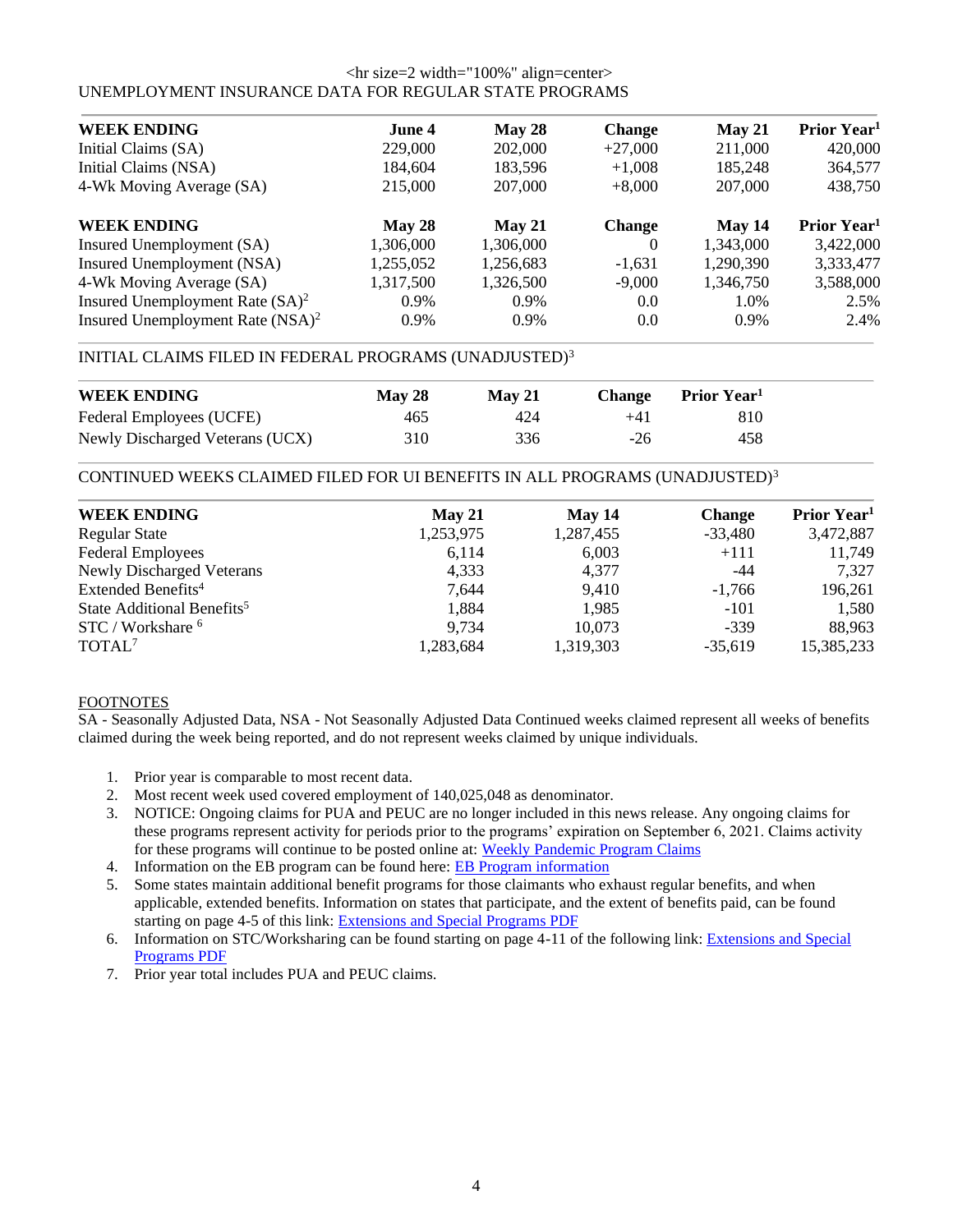# Advance State Claims - Not Seasonally Adjusted

|                      | Initial Claims Filed During Week Ended June 4 |          |          | Insured Unemployment For Week Ended May 28 |           |              |
|----------------------|-----------------------------------------------|----------|----------|--------------------------------------------|-----------|--------------|
| <b>STATE</b>         | Advance                                       | Prior Wk | Change   | Advance                                    | Prior Wk  | Change       |
| Alabama              | 2,431                                         | 2,606    | $-175$   | 3,314                                      | 3,903     | $-589$       |
| Alaska               | 800                                           | 946      | $-146$   | 4,363                                      | 4,448     | $-85$        |
| Arizona              | 3,278                                         | 3,266    | 12       | 17,451                                     | 18,770    | $-1,319$     |
| Arkansas             | 1,704                                         | 1,534    | 170      | 6,591                                      | 7,064     | $-473$       |
| California           | 42,144                                        | 41,430   | 714      | 299,535                                    | 306,840   | $-7,305$     |
| Colorado             | 2,400                                         | 2,362    | 38       | 16,437                                     | 15,995    | 442          |
| Connecticut          | 2,063                                         | 2,380    | $-317$   | 15,681                                     | 17,567    | $-1,886$     |
| Delaware             |                                               | 292      | 3        |                                            |           |              |
|                      | 295                                           |          |          | 2,758                                      | 2,691     | 67           |
| District of Columbia | 221                                           | 201      | 20       | 2,505                                      | 3,314     | $-809$       |
| Florida              | 5,393                                         | 3,698    | 1,695    | 28,186                                     | 31,828    | $-3,642$     |
| Georgia              | 4,632                                         | 2,815    | 1,817    | 48,659                                     | 24,364    | 24,295       |
| Hawaii               | 1,287                                         | 1,220    | 67       | 5,891                                      | 6,097     | $-206$       |
| Idaho                | 910                                           | 734      | 176      | 2,848                                      | 3,103     | $-255$       |
| Illinois             | 9,410                                         | 8,593    | 817      | 62,327                                     | 67,548    | $-5,221$     |
| Indiana              | 3,455                                         | 3,439    | 16       | 17,518                                     | 17,341    | 177          |
| Iowa                 | 1,658                                         | 1,438    | 220      | 6,190                                      | 5,974     | 216          |
| Kansas               | 934                                           | 1,246    | $-312$   | 5,945                                      | 3,932     | 2,013        |
| Kentucky             | 1,032                                         | 1,272    | $-240$   | 2,310                                      | 9,196     | $-6,886$     |
| Louisiana            | 1,893                                         | 2,111    | $-218$   | 9,638                                      | 10,060    | $-422$       |
| Maine                | 389                                           | 378      | 11       | 3,576                                      | 3,867     | $-291$       |
| Maryland             | 1,611                                         | 1,836    | $-225$   | 13,534                                     | 13,345    | 189          |
| Massachusetts        | 3,704                                         | 4,130    | $-426$   | 40,314                                     | 39,676    | 638          |
| Michigan             | 4,621                                         | 6,699    | $-2,078$ | 28,357                                     | 31,813    | $-3,456$     |
| Minnesota            | 2,865                                         | 2,721    | 144      | 26,259                                     | 25,817    | 442          |
| Mississippi          | 1,785                                         | 3,610    | $-1,825$ | 5,898                                      | 4,796     | 1,102        |
| Missouri             | 4,543                                         | 3,703    | 840      | 12,661                                     | 12,558    | 103          |
| Montana              | 658                                           | 588      | 70       | 2,949                                      | 3,101     | $-152$       |
| Nebraska             | 712                                           | 861      | $-149$   | 3,072                                      | 2,702     | 370          |
| Nevada               | 1,929                                         | 1,743    | 186      | 12,491                                     | 13,406    | $-915$       |
| New Hampshire        | 235                                           | 211      | 24       | 1,475                                      | 1,689     | $-214$       |
| New Jersey           | 5,098                                         | 5,823    | $-725$   | 67,056                                     | 69,095    | $-2,039$     |
| New Mexico           | 1,065                                         | 624      | 441      | 7,036                                      | 7,714     | $-678$       |
|                      |                                               |          |          |                                            |           |              |
| New York             | 12,411                                        | 12,968   | $-557$   | 119,163                                    | 119,979   | $-816$       |
| North Carolina       | 2,685                                         | 2,970    | $-285$   | 13,077                                     | 13,386    | $-309$       |
| North Dakota         | 297                                           | 263      | 34       | 1,197                                      | 1,196     | $\mathbf{1}$ |
| Ohio                 | 9,299                                         | 8,827    | 472      | 28,999                                     | 28,703    | 296          |
| Oklahoma             | 1,691                                         | 2,571    | $-880$   | 10,782                                     | 10,205    | 577          |
| Oregon               | 3,152                                         | 2,997    | 155      | 19,487                                     | 19,907    | $-420$       |
| Pennsylvania         | 7,628                                         | 6,539    | 1,089    | 72,145                                     | 70,391    | 1,754        |
| Puerto Rico          | 1,647                                         | 1,234    | 413      | 10,262                                     | 11,646    | $-1,384$     |
| Rhode Island         | 580                                           | 583      | $-3$     | 5,572                                      | 5,546     | 26           |
| South Carolina       | 2,054                                         | 1,913    | 141      | 9,866                                      | 10,296    | $-430$       |
| South Dakota         | 138                                           | 170      | $-32$    | 561                                        | 681       | $-120$       |
| Tennessee            | 2,996                                         | 2,599    | 397      | 10,977                                     | 11,048    | $-71$        |
| Texas                | 14,257                                        | 14,219   | 38       | 94,223                                     | 91,310    | 2,913        |
| Utah                 | 1,159                                         | 1,291    | $-132$   | 5,428                                      | 5,384     | 44           |
| Vermont              | 250                                           | 214      | 36       | 1,938                                      | 1,946     | $-8$         |
| Virgin Islands       | 51                                            | 34       | 17       | 270                                        | 432       | $-162$       |
| Virginia             | 1,292                                         | 1,376    | $-84$    | 10,730                                     | 9,426     | 1,304        |
| Washington           | 3,698                                         | 3,943    | $-245$   | 34,021                                     | 33,259    | 762          |
| West Virginia        | 664                                           | 914      | $-250$   | 5,940                                      | 5,453     | 487          |
| Wisconsin            | 3,263                                         | 3,168    | 95       | 16,118                                     | 15,394    | 724          |
| Wyoming              | 237                                           | 293      | $-56$    | 1,471                                      | 1,481     | $-10$        |
| <b>US</b> Total      | 184,604                                       | 183,596  | 1,008    | 1,255,052                                  | 1,256,683 | $-1,631$     |
|                      |                                               |          |          |                                            |           |              |

Note: Advance claims are not directly comparable to claims reported in prior weeks. Advance claims are reported by the state liable for paying the unemployment compensation, whereas previous weeks reported claims reflect claimants by state of residence. In addition, claims reported as "workshare equivalent" in the previous week are added to the advance claims as a proxy for the current week's "workshare equivalent" activity.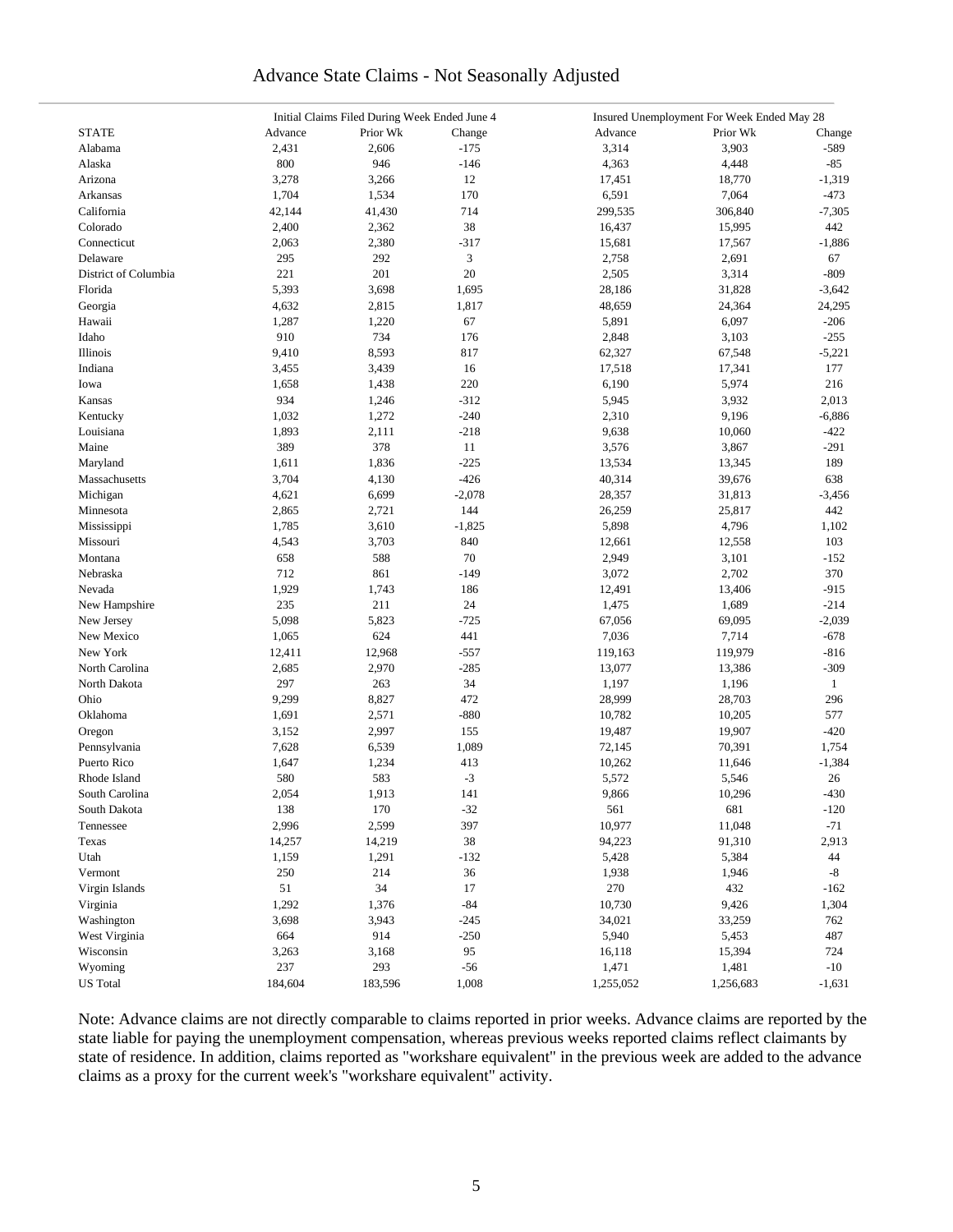# Seasonally Adjusted US Weekly UI Claims (in thousands)

|                                      | Change<br>from |                      |         |                |                      |          |            |
|--------------------------------------|----------------|----------------------|---------|----------------|----------------------|----------|------------|
|                                      | <b>Initial</b> | <b>Prior</b>         | 4-Week  | <b>Insured</b> | from<br><b>Prior</b> | 4-Week   |            |
| <b>Week Ending</b>                   | <b>Claims</b>  | Week                 | Average | Unemployment   | Week                 | Average  | <b>IUR</b> |
| May 29, 2021                         | 427            | $-14$                | 457.25  | 3,422          | $-153$               | 3,588.00 | 2.5        |
| June 5, 2021                         | 420            | $-7$                 | 438.75  | 3,352          | $-70$                | 3,491.75 | 2.4        |
| June 12, 2021                        | 429            | 9                    | 429.25  | 3,271          | $-81$                | 3,405.00 | 2.3        |
| June 19, 2021                        | 424            | $-5$                 | 425.00  | 3,266          | $-5$                 | 3,327.75 | 2.3        |
|                                      |                |                      |         |                |                      |          |            |
| June 26, 2021                        | 405            | $-19$                | 419.50  | 3,230          | $-36$                | 3,279.75 | 2.3        |
| July 3, 2021                         | 403            | $-2$                 | 415.25  | 3,116          | $-114$               | 3,220.75 | 2.3        |
| July 10, 2021                        | 391            | $-12$                | 405.75  | 3,116          | $\boldsymbol{0}$     | 3,182.00 | 2.3        |
| July 17, 2021                        | 424            | 33                   | 405.75  | 3,082          | $-34$                | 3,136.00 | 2.2        |
| July 24, 2021                        | 411            | $-13$                | 407.25  | 2,881          | $-201$               | 3,048.75 | 2.1        |
| July 31, 2021                        | 414            | 3                    | 410.00  | 2,794          | $-87$                | 2,968.25 | 2.0        |
| August 7, 2021                       | 416            | $\overline{c}$       | 416.25  | 2,839          | 45                   | 2,899.00 | 2.1        |
| August 14, 2021                      | 405            | $-11$                | 411.50  | 2,804          | $-35$                | 2,829.50 | $2.0\,$    |
| August 21, 2021                      | 395            | $-10$                | 407.50  | 2,772          | $-32$                | 2,802.25 | $2.0\,$    |
| August 28, 2021                      | 381            | $-14$                | 399.25  | 2,740          | $-32$                | 2,788.75 | 2.0        |
| September 4, 2021                    | 361            | $-20$                | 385.50  | 2,628          | $-112$               | 2,736.00 | 1.9        |
| September 11, 2021                   | 363            | $\sqrt{2}$           | 375.00  | 2,705          | $77\,$               | 2,711.25 | $2.0\,$    |
| September 18, 2021                   | 380            | 17                   | 371.25  | 2,720          | 15                   | 2,698.25 | $2.0\,$    |
| September 25, 2021                   | 376            | $-4$                 | 370.00  | 2,674          | $-46$                | 2,681.75 | $2.0\,$    |
| October 2, 2021                      | 340            | $-36$                | 364.75  | 2,571          | $-103$               | 2,667.50 | 1.9        |
| October 9, 2021                      | 317            | $-23$                | 353.25  | 2,512          | $-59$                | 2,619.25 | 1.9        |
| October 16, 2021                     | 310            | $-7$                 | 335.75  | 2,334          | $-178$               | 2,522.75 | 1.7        |
| October 23, 2021                     | 294            | $-16$                | 315.25  | 2,263          | $-71$                | 2,420.00 | 1.7        |
| October 30, 2021                     | 280            | $-14$                | 300.25  | 2,303          | $40\,$               | 2,353.00 | 1.7        |
| November 6, 2021                     | 279            | $-1$                 | 290.75  | 2,172          | $-131$               | 2,268.00 | 1.6        |
| November 13, 2021                    | 265            | $-14$                | 279.50  | 2,100          | $-72$                | 2,209.50 | 1.6        |
| November 20, 2021                    | 244            | $-21$                | 267.00  | 1,976          | $-124$               | 2,137.75 | 1.5        |
| November 27, 2021                    | 240            | $-4$                 | 257.00  | 2,098          | 122                  | 2,086.50 | 1.6        |
| December 4, 2021                     | 228            | $-12$                | 244.25  | 1,927          | $-171$               | 2,025.25 | 1.4        |
| December 11, 2021                    | 228            | $\boldsymbol{0}$     | 235.00  | 1,904          | $-23$                | 1,976.25 | 1.4        |
| December 18, 2021                    | 220            | $\text{-}8$          | 229.00  | 1,793          | $-111$               | 1,930.50 | 1.3        |
| December 25, 2021                    | 211            | $-9$                 | 221.75  | 1,805          | $12\,$               | 1,857.25 | 1.3        |
| January 1, 2022                      | 224            | 13                   | 220.75  | 1,778          | $-27$                | 1,820.00 | 1.3        |
| January 8, 2022                      | 238            | 14                   | 223.25  | 1,776          | $\textnormal{-}2$    | 1,788.00 | 1.3        |
| January 15, 2022                     | 240            | $\overline{c}$       | 228.25  | 1,787          | 11                   | 1,786.50 | 1.3        |
|                                      | 222            |                      | 231.00  | 1,757          | $-30$                | 1,774.50 |            |
| January 22, 2022<br>January 29, 2022 | 214            | $-18$<br>$\text{-}8$ |         |                |                      |          | 1.3<br>1.3 |
|                                      |                |                      | 228.50  | 1,743          | $-14$                | 1,765.75 |            |
| February 5, 2022                     | 191            | $-23$                | 216.75  | 1,714          | $-29$                | 1,750.25 | 1.2        |
| February 12, 2022                    | 209            | 18                   | 209.00  | 1,633          | $-81$                | 1,711.75 | 1.2        |
| February 19, 2022                    | 198            | $-11$                | 203.00  | 1,623          | $-10$                | 1,678.25 | 1.2        |
| February 26, 2022                    | 182            | $-16$                | 195.00  | 1,664          | 41                   | 1,658.50 | 1.2        |
| March 5, 2022                        | 198            | 16                   | 196.75  | 1,594          | $-70$                | 1,628.50 | $1.2\,$    |
| March 12, 2022                       | 177            | $-21$                | 188.75  | 1,542          | $-52$                | 1,605.75 | 1.1        |
| March 19, 2022                       | 166            | $-11$                | 180.75  | 1,506          | $-36$                | 1,576.50 | 1.1        |
| March 26, 2022                       | 171            | 5                    | 178.00  | 1,529          | 23                   | 1,542.75 | 1.1        |
| April 2, 2022                        | 168            | $-3$                 | 170.50  | 1,474          | $-55$                | 1,512.75 | 1.1        |
| April 9, 2022                        | 186            | 18                   | 172.75  | 1,407          | $-67$                | 1,479.00 | $1.0\,$    |
| April 16, 2022                       | 185            | $-1$                 | 177.50  | 1,403          | $-4$                 | 1,453.25 | $1.0\,$    |
| April 23, 2022                       | 181            | $-4$                 | 180.00  | 1,387          | $-16$                | 1,417.75 | 1.0        |
| April 30, 2022                       | 202            | 21                   | 188.50  | 1,342          | $-45$                | 1,384.75 | 1.0        |
| May 7, 2022                          | 197            | $-5$                 | 191.25  | 1,315          | $-27$                | 1,361.75 | 0.9        |
| May 14, 2022                         | 218            | 21                   | 199.50  | 1,343          | $28\,$               | 1,346.75 | 1.0        |
| May 21, 2022                         | 211            | $-7$                 | 207.00  | 1,306          | $-37$                | 1,326.50 | 0.9        |
| May 28, 2022                         | 202            | $-9$                 | 207.00  | 1,306          | $\boldsymbol{0}$     | 1,317.50 | 0.9        |
| June 4, 2022                         | 229            | 27                   | 215.00  |                |                      |          |            |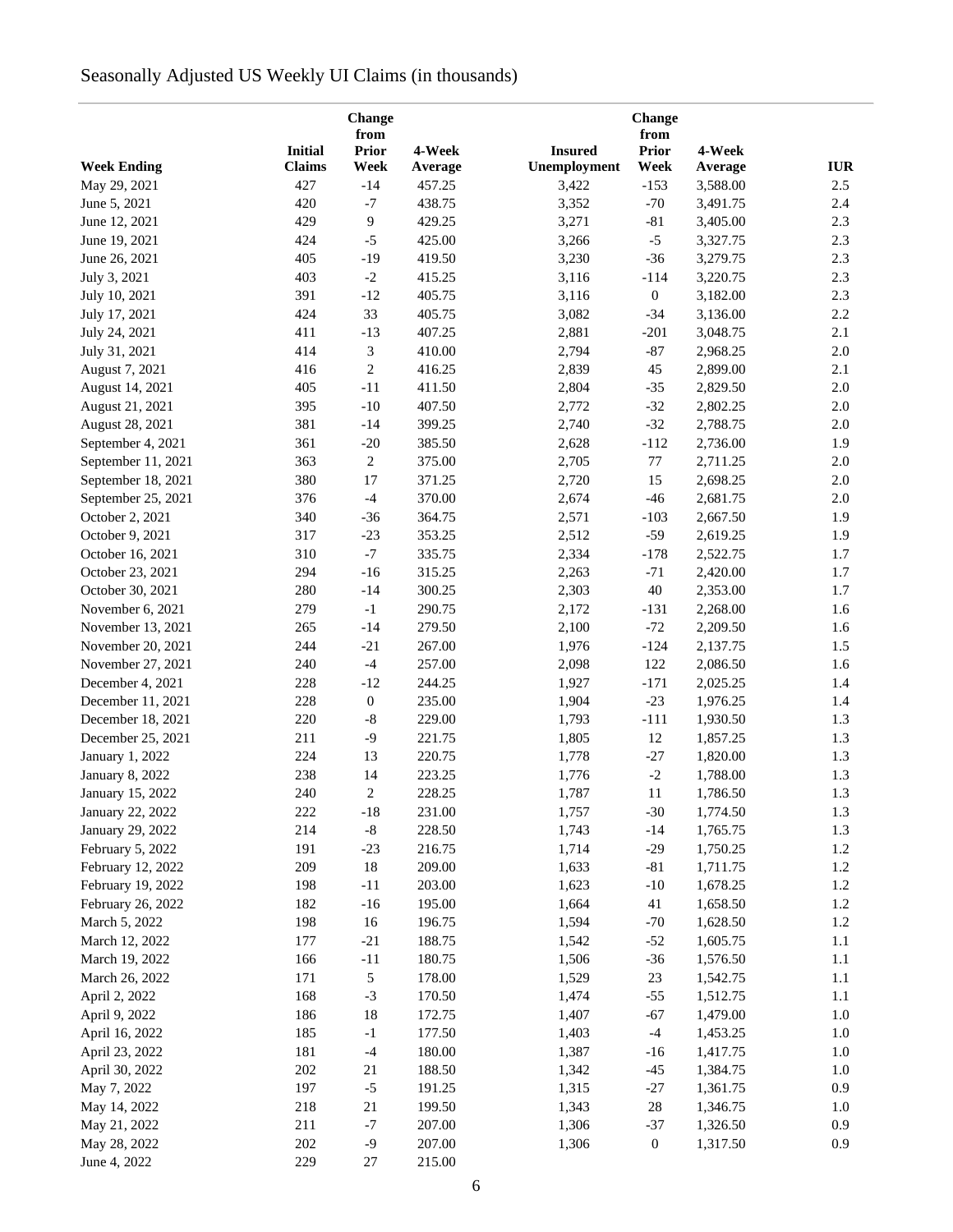#### INITIAL CLAIMS FILED DURING WEEK ENDED MAY 28

INSURED UNEMPLOYMENT FOR WEEK ENDED MAY 21

|                      |                |                | <b>CHANGE FROM</b> |                   |                        |                   |             |             | <b>CHANGE FROM</b>             |                  |                  | <b>ALL PROGRAMS</b>          |
|----------------------|----------------|----------------|--------------------|-------------------|------------------------|-------------------|-------------|-------------|--------------------------------|------------------|------------------|------------------------------|
|                      |                | LAST           | <b>YEAR</b>        |                   |                        |                   | LAST        | <b>YEAR</b> |                                |                  |                  | EXCLUDING<br><b>RAILROAD</b> |
| <b>STATE NAME</b>    | <b>STATE</b>   | <b>WEEK</b>    | <b>AGO</b>         | UCFE <sup>1</sup> | UCX <sup>1</sup> STATE | $(\frac{9}{6})^2$ | <b>WEEK</b> | <b>AGO</b>  | UCFE <sup>1</sup>              | UCX <sup>1</sup> |                  | <b>RETIREMENT</b>            |
| Alabama              | 2,606          | 348            | $-4,641$           | 9                 | 8                      | 3,903             | 0.2         | $-591$      | $-9,664$                       | 31               | 19               | 3,953                        |
| Alaska               | 946            | 131            | $-2,013$           | $\overline{c}$    | $\mathbf{1}$           | 4,448             | 1.5         | $-303$      | $-6,703$                       | 44               | 13               | 4,505                        |
| Arizona              | 3,266          | 65             | $-1,109$           | 14                | $\mathbf{1}$           | 18,770            | 0.7         | 504         | $-35,973$                      | 54               | 17               | 18,841                       |
| Arkansas             | 1,534          | 160            | $-969$             | $\overline{c}$    | $\overline{c}$         | 7,064             | 0.6         | 22          | $-13,491$                      | 34               | 30               | 7,128                        |
| California           | 41,430         | 1,911          | $-30,573$          | 112               | 62                     | 306,840           | 1.9         | $-22,016$   | $-360,341$                     | 1,218            | 935              | 308,993                      |
| Colorado             | 2,362          | 105            | $-1,564$           | 3                 | 8                      | 15,995            | 0.6         | $-540$      | $-24,291$                      | 131              | 154              | 16,280                       |
| Connecticut          | 2,380          | $-165$         | $-1,966$           | 6                 | $\boldsymbol{0}$       | 17,567            | 1.1         | 836         | $-47,223$                      | 57               | 45               | 17,669                       |
| Delaware             | 292            | $-26$          | $-5,440$           | 1                 | $\mathbf{1}$           | 2,691             | 0.6         | 109         | $-9,596$                       | 10               | 3                | 2,704                        |
| District of Columbia | 201            | $-218$         | $-960$             | 7                 | $\mathbf{1}$           | 3,314             | 0.6         | 34          | $-14,975$                      | 132              | $\mathbf{1}$     | 3,447                        |
| Florida              | 3,698          | $-1,520$       | $-4,559$           | 10                | 22                     | 31,828            | 0.4         | $-560$      | $-81,033$                      | 163              | 105              | 32,096                       |
| Georgia              | 2,815          | $-1,762$       | $-21,807$          | 22                | 11                     | 24,364            | 0.6         | $-1,873$    | $-95,586$                      | 233              | 126              | 24,723                       |
| Hawaii               | 1,220          | 56             | $-955$             | $\mathbf{1}$      | 14                     | 6,097             | 1.1         | 89          | $-9,803$                       | 46               | 75               | 6,218                        |
| Idaho                | 734            | 62             | $-921$             | $\mathbf{1}$      | 5                      | 3,103             | 0.4         | $-84$       | $-3,601$                       | 23               | 3                | 3,129                        |
| Illinois             | 8,593          | $-160$         | $-14,923$          | 16                | $\mathbf{1}$           | 67,548            | 1.2         | 1,851       | $-134,457$                     | 425              | 124              | 68,097                       |
| Indiana              | 3,439          | $-426$         | $-2,501$           | 5                 | 5                      | 17,341            | 0.6         | $-653$      | $-37,578$                      | 72               | 25               | 17,438                       |
| Iowa                 | 1,438          | 194            | $-1,942$           | $\boldsymbol{0}$  | 3                      | 5,974             | 0.4         | $-261$      | $-19,614$                      | 19               | 5                | 5,998                        |
| Kansas               | 1,246          | 117            | $-564$             | 1                 | 1                      | 3,932             | 0.3         | 309         | $-5,855$                       | 17               | 14               | 3,963                        |
| Kentucky             | 1,272          | $-3,523$       | $-5,046$           | $\boldsymbol{0}$  | $\boldsymbol{0}$       | 9,196             | 0.5         | $-2,146$    | $-9,879$                       | 58               | 32               | 9,286                        |
| Louisiana            | 2,111          | 273            | $-3,462$           | $\overline{c}$    | 3                      | 10,060            | 0.6         | 261         | $-37,620$                      | 57               | 14               | 10,131                       |
| Maine                | 378            | $-81$          | $-998$             | $\boldsymbol{0}$  | $\boldsymbol{0}$       | 3,867             | 0.7         | $-239$      | $-6,901$                       | 18               | 12               | 3,897                        |
| Maryland             | 1,836          | 17             | $-8,307$           | 18                | $\boldsymbol{0}$       | 13,345            | 0.5         | 204         | $-30,005$                      | 174              | 71               | 13,590                       |
| Massachusetts        | 4,130          | 49             | $-4,268$           | 6                 | $\boldsymbol{7}$       | 39,676            | 1.2         | $-400$      | $-42,024$                      | 104              | 67               | 39,847                       |
| Michigan             | 6,699          | 582            | $-6,166$           | 2                 | $\mathbf{1}$           | 31,813            | 0.8         | $-4,002$    | $-91,589$                      | 67               | 38               | 31,918                       |
| Minnesota            | 2,721          | $-230$         | $-2,148$           | 6                 | $\mathbf{2}$           | 25,817            | 1.0         | $-2,188$    | $-41,389$                      | 57               | 57               | 25,931                       |
| Mississippi          | 3,610          | 1,935          | 780                | $\mathbf{1}$      | $\mathbf{1}$           | 4,796             | 0.4         | 438         | $-20,941$                      | 66               | $\tau$           | 4,869                        |
| Missouri             | 3,703          | $-383$         | $-4,963$           | $\mathbf{1}$      | $\mathbf{2}$           | 12,558            | 0.5         | 1,146       | $-43,175$                      | 63               | 23               | 12,644                       |
| Montana              | 588            | 70             | $-633$             | 5                 | $\boldsymbol{0}$       | 3,101             | 0.7         | $-177$      | $-5,205$                       | 51               | 8                | 3,160                        |
| Nebraska             | 861            | 138            | $-611$             | $\mathbf{2}$      | $\boldsymbol{0}$       | 2,702             | 0.3         | $-38$       | $-4,729$                       | $\overline{4}$   | 1                | 2,707                        |
| Nevada               | 1,743          | 97             | $-3,300$           | $\mathbf{1}$      | $\mathbf{2}$           | 13,406            | 1.0         | $-86$       | $-47,754$                      | 73               | 85               | 13,564                       |
| New Hampshire        | 211            | $-41$          | $-695$             | $\boldsymbol{0}$  | $\boldsymbol{0}$       | 1,689             | 0.3         | -66         | $-14,191$                      | $\overline{4}$   | 3                | 1,696                        |
| New Jersey           | 5,823          | $-299$         | $-6,948$           | 14                | 14                     | 69,095            | 1.8         | $-3,056$    | $-51,106$                      | 278              | 233              | 69,606                       |
| New Mexico           | 624            | $-51$          | $-4,188$           | 5                 | $\mathbf{1}$           | 7,714             | 1.0         | $-124$      | $-17,486$                      | 83               | 28               | 7,825                        |
| New York             | 12,968         | 1,054          | $-6,647$           | 28                | 15                     | 119,979           | 1.4         | 1,305       | $-201,503$                     | 431              | 205              | 120,615                      |
| North Carolina       | 2,970          | $-83$          | $-2,962$           | 3                 | $\mathbf{1}$           | 13,386            | 0.3         | 243         | $-33,904$                      | 35               | 76               | 13,497                       |
| North Dakota         | 263            | $-17$          | $-238$             | 10                | $\mathbf{1}$           | 1,196             | 0.3         | $-323$      | $-2,244$                       | 13               | $\boldsymbol{2}$ | 1,211                        |
| Ohio                 | 8,827          | 510            | $-5,186$           | 8                 | 5                      | 28,703            | 0.6         | $-1,566$    | $-64,492$                      | 65               | 77               | 28,845                       |
| Oklahoma             | 2,571          | 753            | $-10,151$          | 6                 | 4                      | 10,205            | 0.7         | 16          | $-23,241$                      | 43               | 71               | 10,319                       |
| Oregon               | 2,997          | $-96$          | $-3,535$           | 11                | 6                      | 19,907            | 1.1         | $-396$      | $-36,394$                      | 153              | 43               | 20,103                       |
| Pennsylvania         | 6,539          | $-2,127$       | $-24,778$          | 13                | 3                      | 70,391            | 1.3         | 5,282       | $-135,025$                     | 224              | 125              | 70,740                       |
| Puerto Rico          | 1,234          | 188            | $-1,235$           | $\overline{4}$    | $\mathbf{1}$           | 11,646            | 1.4         | $-361$      | $-21,826$                      | 205              | 83               | 11,934                       |
| Rhode Island         | 583            | $-133$         | $-9,027$           | $\mathbf{1}$      | $\overline{0}$         | 5,546             | 1.2         | 38          | $-14,333$                      | 19               | 23               | 5,588                        |
| South Carolina       | 1,913          | 170            | $-74$              | $\boldsymbol{2}$  | $\mathbf{2}$           | 10,296            | 0.5         | 297         | $-28,083$                      | 74               | 43               | 10,413                       |
| South Dakota         | 170            | 28             | $-93$              | 6                 | $\mathbf{1}$           | 681               | 0.2         | $-31$       | $-1,484$                       | 62               | $\boldsymbol{2}$ | 745                          |
| Tennessee            | 2,599          | 407            | $-4,337$           | 6                 | 3                      | 11,048            | 0.3         | 84          | $-40,715$                      | 32               | 11               | 11,091                       |
| Texas                | 14,219         | $-97$          | $-7,708$           | 75                | 70                     | 91,310            | 0.8         | $-3,413$    | $-115,176$                     | 583              | 834              | 92,727                       |
| Utah                 | 1,291          | -86            | $-1,812$           | 9                 | $\boldsymbol{2}$       | 5,384             | 0.4         | 31          | $-5,838$                       | 30               | 15               | 5,429                        |
| Vermont              | 214            | $-100$         | $-158$             | $\boldsymbol{0}$  | $\boldsymbol{0}$       | 1,946             | 0.7         | 11          | $-5,671$                       | $\mathbf{1}$     | $\boldsymbol{0}$ | 1,947                        |
| Virgin Islands       | 34             | $-3$           | $-182$             | $\boldsymbol{0}$  | $\boldsymbol{0}$       | 432               | 1.2         | 6           | $-288$                         | $\boldsymbol{0}$ | $\boldsymbol{0}$ | 432                          |
| Virginia             | 1,376          | 170            | $-6,714$           | $\mathbf{1}$      | $\mathbf{1}$           | 9,426             | 0.3         | $-138$      | $-42,802$                      | 57               | 64               | 9,547                        |
| Washington           | 3,943          | 360            | $-6,374$           | 2                 | 14                     | 33,259            | 1.0         | $-987$      | $-33,429$                      | 139              | 250              | 33,648                       |
| West Virginia        | 914            | 122            | $-1,680$           | $\boldsymbol{0}$  | $\boldsymbol{0}$       | 5,453             | 0.9         | 183         | $-10,768$                      | 30               | 19               | 5,502                        |
| Wisconsin            | 3,168          | $-101$         | $-5,201$           | 4                 | $\sqrt{2}$             | 15,394            | 0.6         | $-425$      | $-50,373$                      | 45               | 13               | 15,452                       |
| Wyoming              | 293            | $\overline{4}$ | $-123$             | 1                 | $\boldsymbol{0}$       | 1,481             | 0.6         | 37          | $-1,437$                       | 7                | 4                | 1,492                        |
| Totals               | 183,596 -1,652 |                | $-246,575$         | 465               | 310                    | 1,256,683         | 0.9         |             | -33,707 -2,242,804 6,114 4,333 |                  |                  | 1,267,130                    |

Figures appearing in columns showing over-the-week changes reflect all revisions in data for prior week submitted by state agencies.

- 1. The Unemployment Compensation program for Federal Employees (UCFE) and the Unemployment Compensation for Ex-servicemembers (UCX) exclude claims filed jointly under other programs to avoid duplication.
- 2. Rate is not seasonally adjusted. The source of U.S. total covered employment is BLS.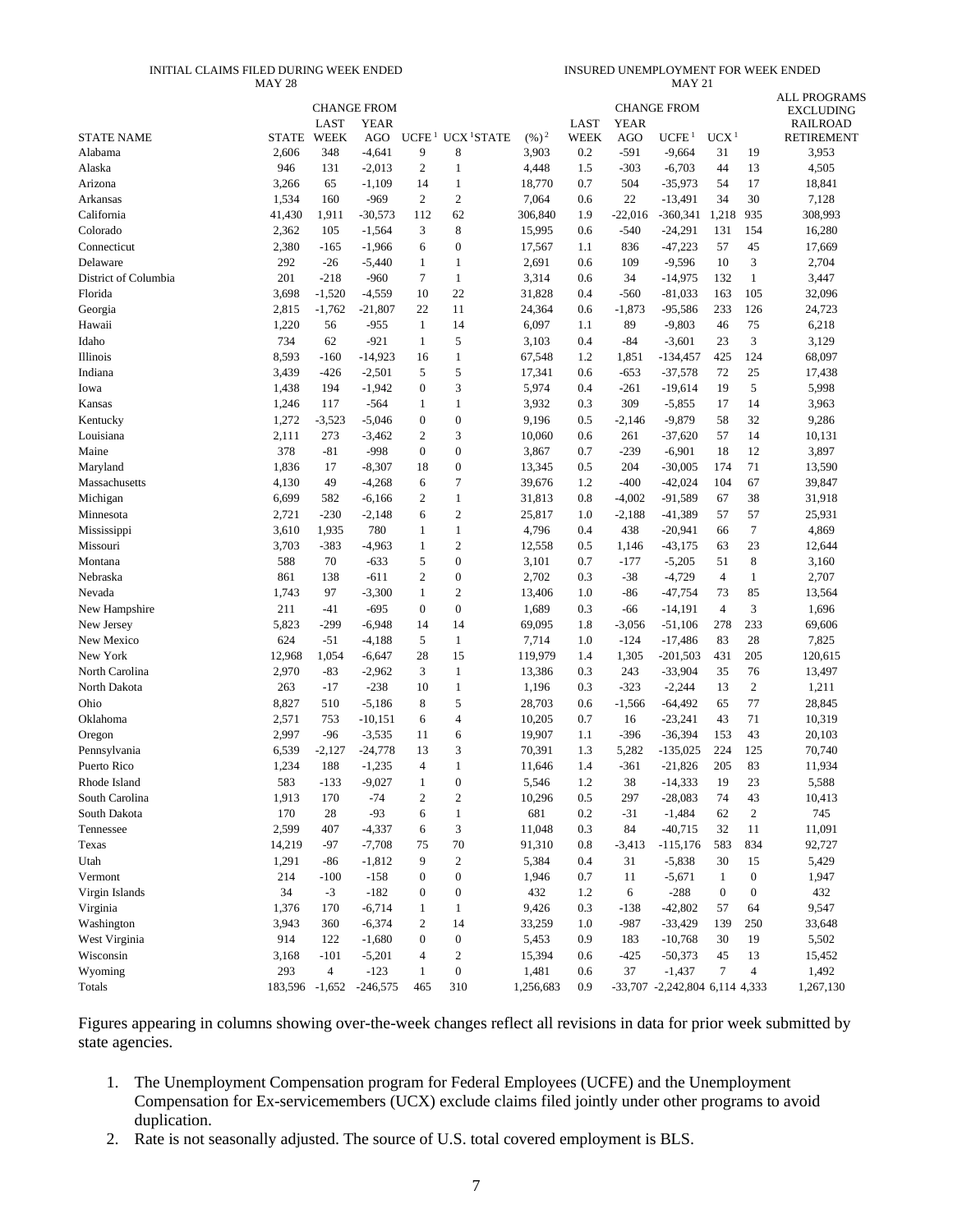# **UNADJUSTED INITIAL CLAIMS FOR WEEK ENDED MAY 28, 2022**

# STATES WITH AN INCREASE OF MORE THAN 1,000

| <b>State</b> | <b>Change</b> | <b>State Supplied Comment</b>                                                                          |
|--------------|---------------|--------------------------------------------------------------------------------------------------------|
| <b>MS</b>    | $+1.935$      | No comment.                                                                                            |
| <b>CA</b>    | $+1.911$      | No comment.                                                                                            |
| <b>NY</b>    | $+1.054$      | Layoffs in the accommodations and food services, construction, and educational services<br>industries. |

# STATES WITH A DECREASE OF MORE THAN 1,000

| <b>State</b> | <b>Change</b> | <b>State Supplied Comment</b>                                                                                                                                                                          |
|--------------|---------------|--------------------------------------------------------------------------------------------------------------------------------------------------------------------------------------------------------|
| KY           | $-3.523$      | No comment.                                                                                                                                                                                            |
| PA           | $-2,127$      | Fewer layoffs in the accommodations and food services, administrative and support and waste<br>management and remediation services, construction, and health care and social assistance<br>industries. |
| <b>GA</b>    | $-1.762$      | Fewer layoffs in the administrative and support and waste management and remediation<br>services, manufacturing, and health care and social assistance industries.                                     |
| FL           | $-1.520$      | No comment.                                                                                                                                                                                            |